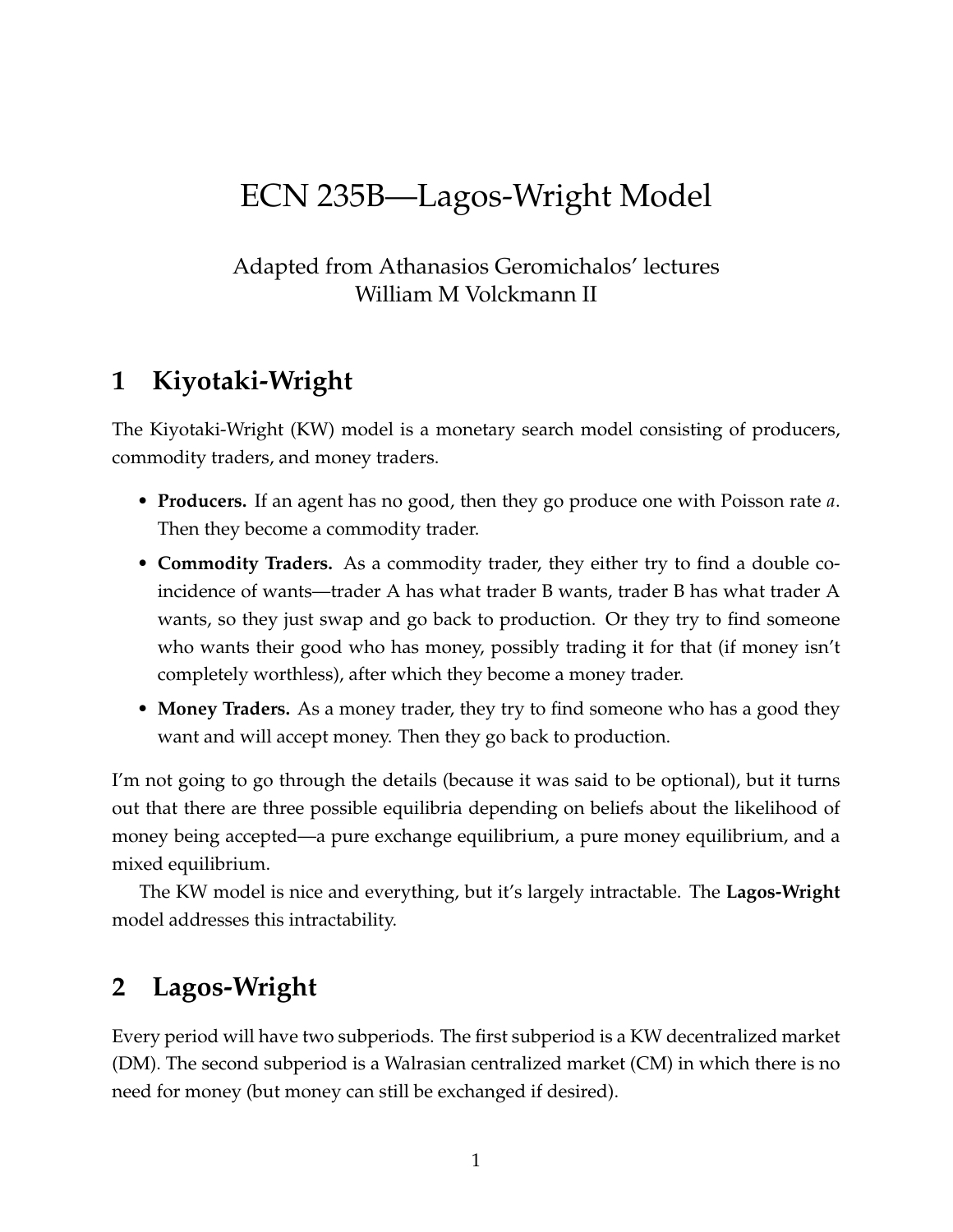We will assume that preferences are quasilinear because wealth effects are jerks and quasilinear preferences have no wealth effects. This means that the optimal choice is unaffected by the number of assets on hand while making a decision in any given period.

The Lagos-Wright model is built around the following environment.

- The discount rate is *β*.
- There are two types of agents, buyers *B* and sellers *S*. They remain the same type for life.
- There are two commodities. The *general good* is traded and consumed in the centralized market. Everyone likes the general good.
- The *special good* is produced by sellers during the DM, which they do not consume and hence try to trade. Not everyone likes the special good, which necessitates the double coincidence of wants or money trading.
- Buyers work in the CM and consume the general good. They buy the special good in the DM and consume it.
- Sellers also work the CM and consume the general good. In the DM, they produce and sell their special good for money.
- We will assume that utility  $u(\cdot)$  is twice continuously differentiable and furthermore that  $u' > 0$ ,  $u'' < 0$ , and  $u'(0) = \infty$ .
- We will assume that there exists some optimal  $x^*$  such that  $u'(x^*) = 1$ .
- We will assume that there exists some optimal  $q^*$  such that  $u'(q^*) = 1$ .
- Goods are nonstorable.
- Money is storable and fiat.
- The central bank chooses a constant rate of money growth  $\mu$  such that  $M_{t+1}$  =  $(1 + \mu)M_t$ .
- A lump sum *T* is transferred to buyers in the CM.
- Buyers meet sellers in the DM with probability  $\sigma \in [0, 1]$ .
- Buyers and sellers bargain in the DM, where *θ* is buyer bargaining power.

The only feasible trades during the DM are the barter of the special good and the exchange of special good for money. In the CM, the only feasible trades involve the general good and money.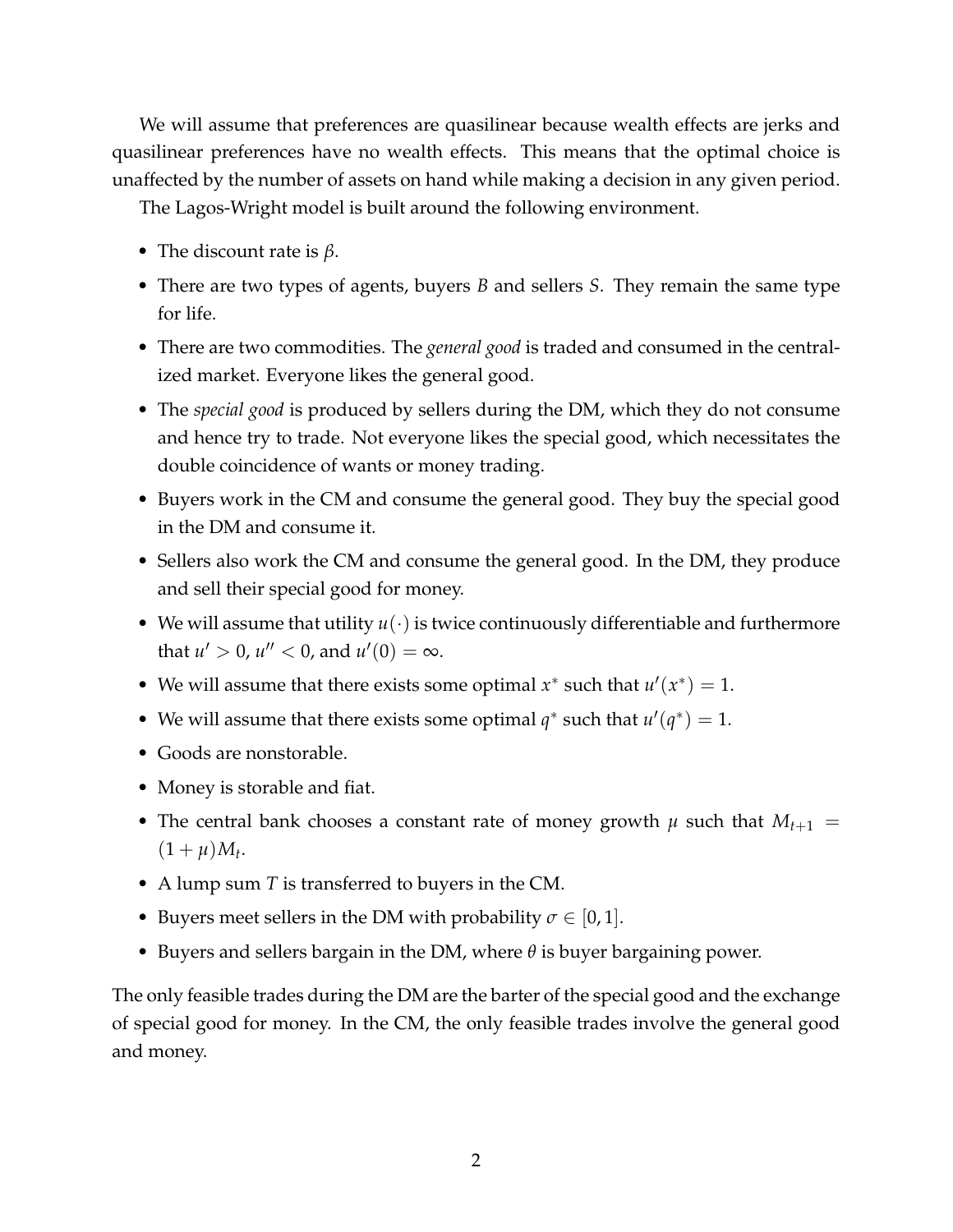## **3 Centralized Market Value Functions**

### **3.1 The Buyer**

Let  $V(\cdot)$  be the buyer's value function for the DM. Then the buyer's value function for the CM is

$$
W(m) = \max_{x,H,m'} \{u(x) - H + \beta V(m')\}.
$$

They begin in the CM with *m* dollars. They want to choose how much of the general good *x* to buy and consume, how many hours *H* to work, and how much money *m*′ to carry over into the upcoming DM.

The buyer's budget constraint is given by

$$
x + \phi m' = H \cdot 1 + \phi m + T,
$$

where  $\phi$  is the amount of the general good the agent has to give up for one unit of money. So the amount of consumption plus the real cost of carrying money *m*′ into the next period equals the earnings from hours worked (one general good per hour) plus the real value of money on hand plus whatever payment is transferred.

Let's first solve the budget constraint for *H* and plug it into the value function. Then we've assumed that there is some optimal  $x^*$ , so let's plug that into the value function as well. Doing so allows us to write

$$
W(m) = u(x^*) - x^* + \phi m + T + \max_{m'} \{-\phi m' + \beta V(m')\}.
$$

Here we can see that there are no wealth effects—current money holdings *m* do not affect the max operator. Furthermore,  $W(m)$  is linear in  $m$ , so we can simplify and write

$$
W(m) = \Lambda + \phi m, \tag{1}
$$

where  $\Lambda$  is all that other junk.

#### **3.2 The Seller**

This case is less interesting. First, sellers choose how much to work and how much of the general good to consume. However, sellers do not want to take money into the DM because it does them no good—as per their namesake, they're only selling stuff in the DM—so they'll trade all their money holdings to buyers in the CM in exchange for the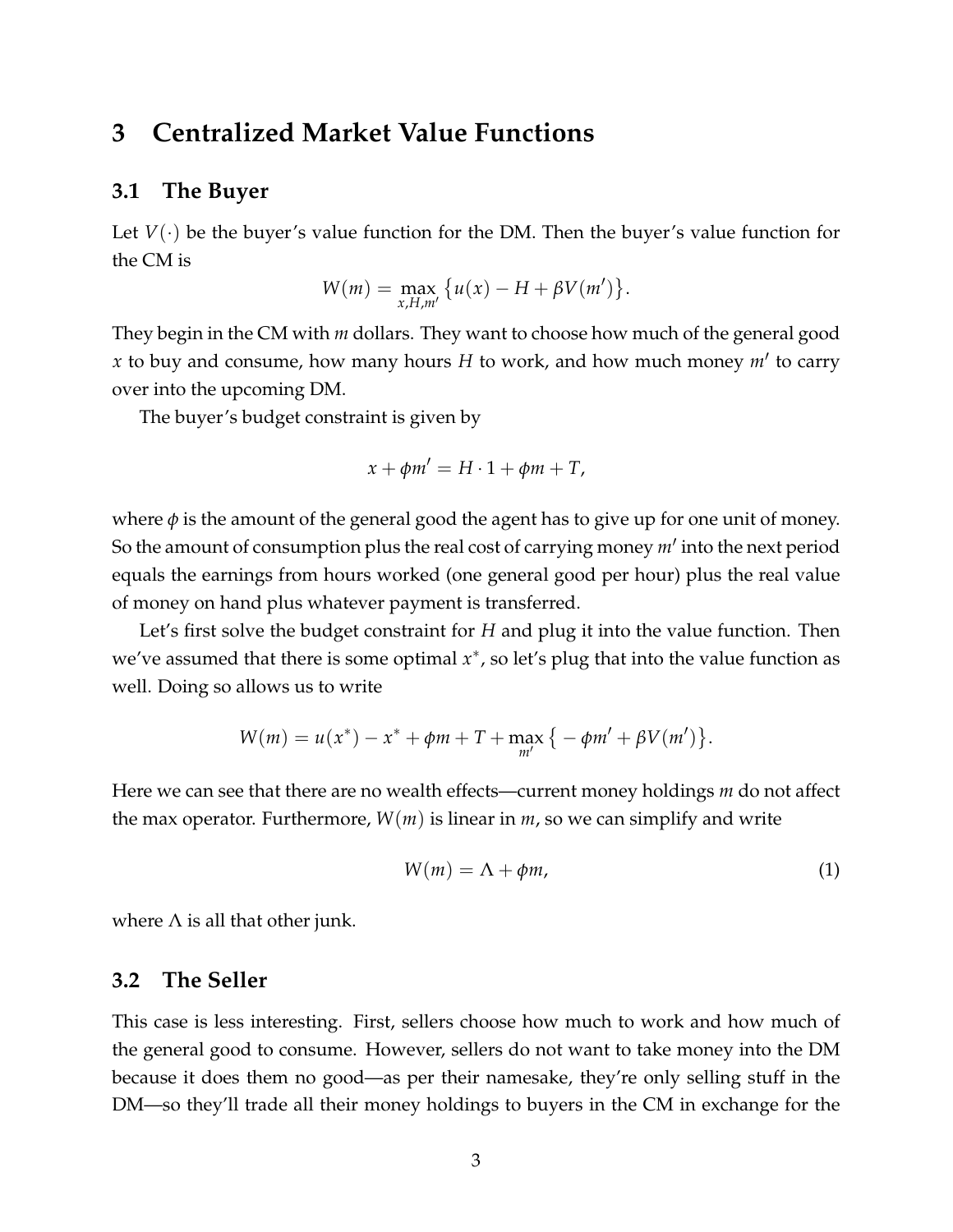general good, which is then consumed. In this case, we'll have

$$
W^{s}(m) = \max_{x,H} \{ u(x) - H + \beta V^{s}(0) \}
$$

subject to  $x = H + \phi m$ . (The reason sellers come into the CM with money is that they just sold stuff in the DM.)

Let's again solve the budget constraint for *H*, plug it into the Bellman equation, and then impose the optimal *x*<sup>∗</sup> so that the Bellman equation can be written as

$$
Ws(m) = u(x*) - x* + \beta Vs(0) + \phi m
$$
  
=  $\Lambdas + \phi m$ ,

where  $\Lambda^s$  is all of the other junk.

# **4 Decentralized Market Bargaining**

We want to consider the typical meeting between a buyer who carries *m* dollars into the DM and the seller who carries zero. We'll use Kalai bargaining for now. (I'll hit up Nash later—it's more complicated.) Let *q* be the quantity of the special good purchased and *d* be the number of dollars spent. Let BS be the buyer surplus and SS be the seller surplus. Then we are to solve

$$
\max_{q,d} \text{BS} \quad \text{s.t.} \quad \text{BS} = \frac{\theta}{1-\theta} \text{SS} \quad \text{and} \quad d \leq m,
$$

the first constraint being the *Kalai constriant*, the second being the *cash constraint*.

## **4.1 Buyer Surplus**

The buyer purchases *q* units of the special good for *d* dollars, after which *q* is consumed. The buyer continues on in the DM with  $m - d$  dollars and leaves state  $W(m)$ . We can write this as

$$
BS = u(q) + W(m - d) - W(m)
$$
  
=  $u(q) + \Lambda + \phi m - \Lambda - \phi d - \phi m$   
=  $u(q) - \phi d$ .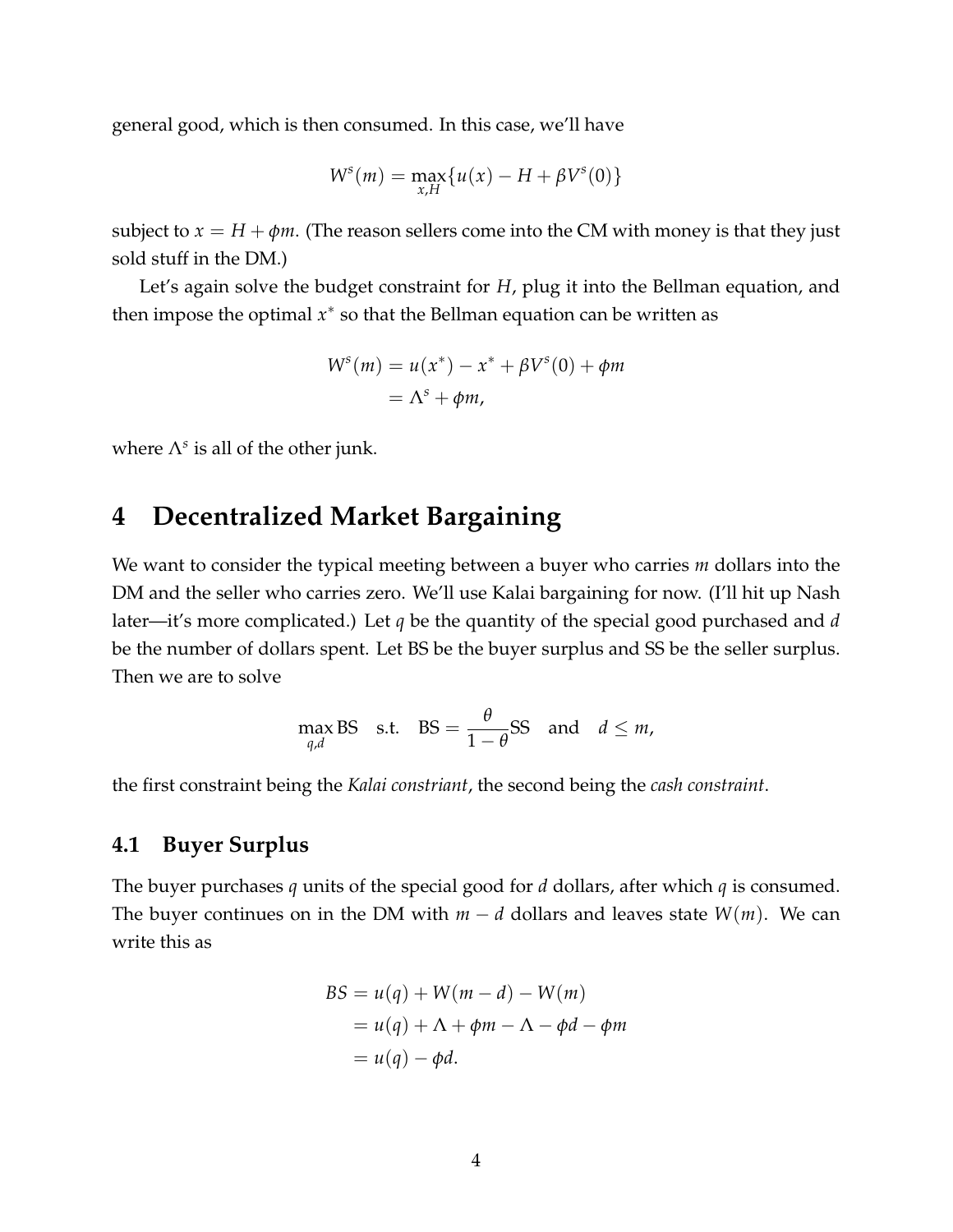Now you see why the  $\Lambda$  grouping came in handy. This expression is intuitive: the buyer surplus is the utility gained minus the real value of the dollars spent.

## **4.2 Seller Surplus**

Recalling that the seller begins in the DM with no money, the seller surplus from a trade is

$$
SS = -q + Ws(d) - Ws(0)
$$
  
= -q + \Lambda<sup>s</sup> + \phi d - \Lambda<sup>s</sup>\phi \cdot 0  
= -q + \phi d.

They gain the real value of the dollars they receive, but lose the cost of producing *q* special goods, which is  $c(q) = q$ . Again, pretty intuitive.

## **4.3 Bargaining Solution**

And therefore the bargaining problem becomes

$$
\max_{q,d} \quad u(q) - \phi d
$$
\n
$$
\text{s.t.} \quad u(q) - \phi d = \frac{\theta}{1 - \theta} (\phi d - q),
$$
\n
$$
d \leq m.
$$

From the Kalai constraint, it follows that

$$
[1 - \theta][u(q) - \phi d] = \theta[\phi d - q]
$$
  

$$
\implies \phi d = \theta q + (1 - \theta)u(q)
$$
  

$$
= z_K(q).
$$

We can use this to rewrite the objective function as

$$
\max_{q} u(q) - \theta q - (1 - \theta)u(q) = \max_{q} \theta[u(q) - q],
$$

which is still subject to  $d \leq m$ . There are two cases with respect to money holdings that we must consider.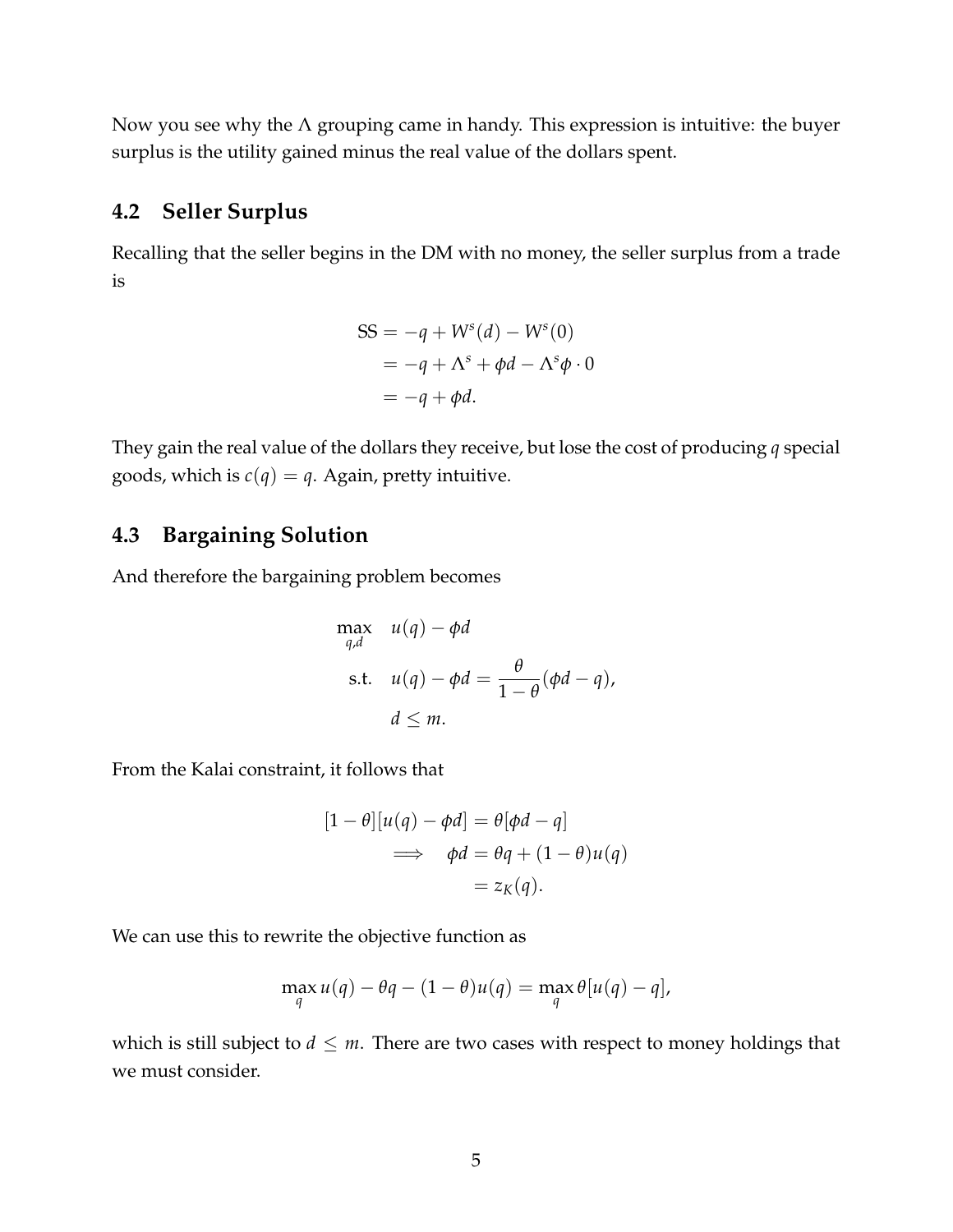**Case 1: Optimality.** If *m* is large enough, then the cash constraint is irrelevant. In this case, there is nothing preventing the bargaining solution from selecting the optimal *q* ∗ . Using the Kalai constraint, this means the buyer will pay

$$
\phi d = z_K(q^*) \implies \phi d = z_K(q^*) = \phi m^*.
$$

In other words, let *m*<sup>∗</sup> be the amount of cash needed to be able to afford the optimal *q* ∗ . If the buyer has  $m \geq m^*$  in cash, then they can pay  $d^* = m^*$  and the solution is optimal.

**Case 2: Cash Constrained.** If  $m \leq m^*$ , then the buyer will spend as much as they can, i.e.  $d = m \leq m^*$ . The amount traded will be determined by the Kalai constraint, in particular it satisfies

$$
\tilde{q}_K(m) = \{q : \phi m = z_K(q)\}.
$$

If they brought exactly *m*<sup>∗</sup>, then this is optimal. But anything less than *m*<sup>∗</sup> a suboptimal outcome since  $\tilde{q}_K(m) < q^*$ .

**Kalai Solution.** We can now define the solution of Kalai bargaining as

$$
(q(m), d(m)) = \begin{cases} (q^*, m^*) & \text{if } m > m^*, \\ (\tilde{q}_K(m), m) & \text{if } m \leq m^*. \end{cases}
$$

# **5 Decentralized Market Value Functions**

The seller is boring and we already know everything we need to know about them. For the buyer, we have

$$
V(m) = \sigma \left[ u(q(m)) + W(m - d(m)) \right] + (1 - \sigma)W(m),
$$

where  $q(m)$  and  $d(m)$  arise from bargaining. The first term represents the probability that a buyer meets a seller, gaining utility for consuming *q*(*m*) for *d*(*m*) dollars and then continuing to the CM with  $m - d(m)$  dollars. The second term represents not being able to find a seller and thus continuing on to the CM with all of their money. Recalling that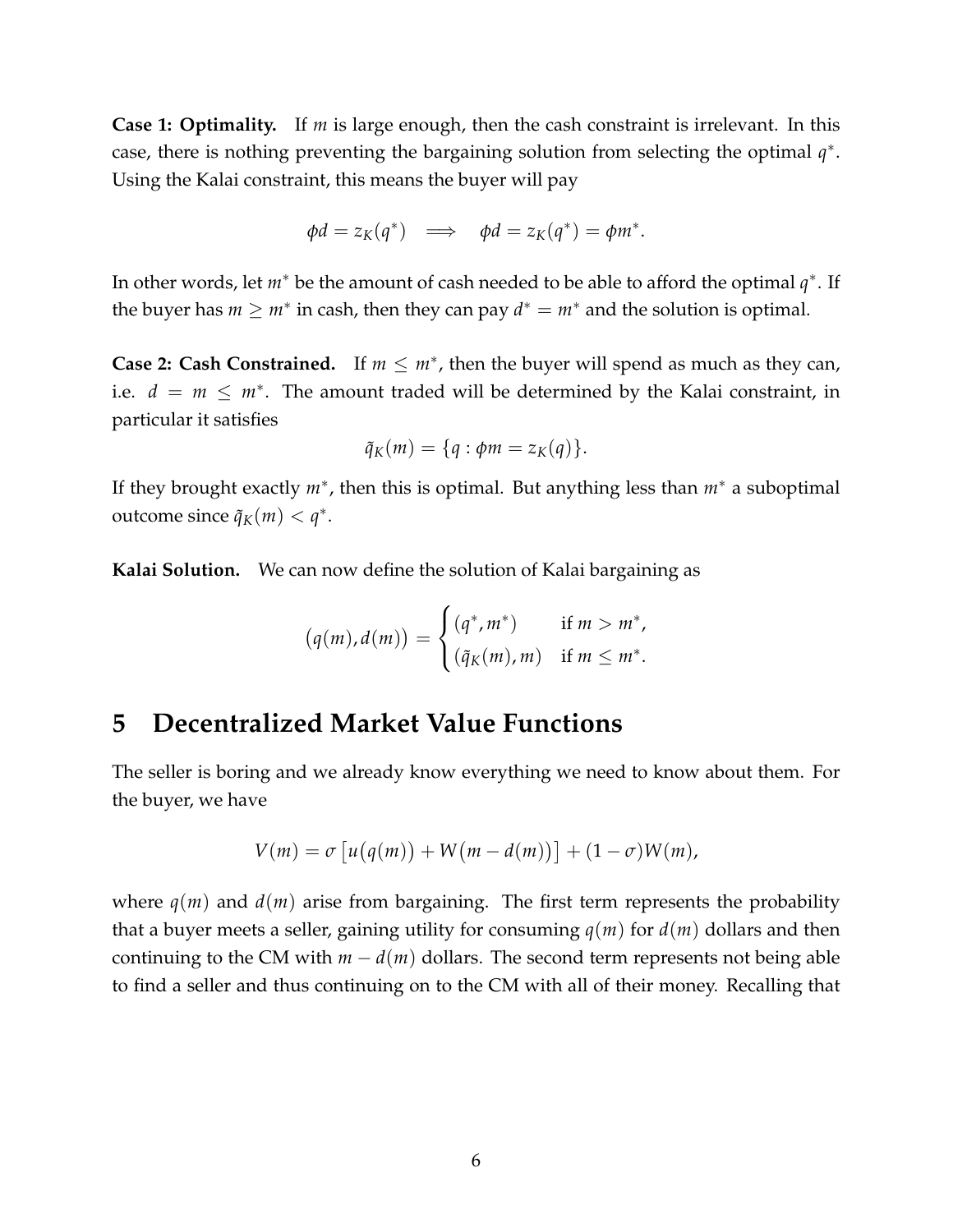$W(m) = \Lambda + \phi m$ , we can rewrite this as

$$
V(m) = \sigma \left[ u(q(m)) + \Lambda + \phi m - \phi d(m) \right] + (1 - \sigma)(\Lambda + \phi m)
$$
  
=  $\sigma \left[ u(q(m)) + \Lambda + \phi m - \phi d(m) \right] + \Lambda + \phi m - \sigma(\Lambda + \phi m)$   
=  $\sigma \left[ u(q(m)) - \phi d(m) \right] + W(m).$ 

Let's use this expression for  $V(m)$  in the the original Bellman equation,

$$
W(m) = u(x^*) - x^* + \phi m + T + \max_{m'} \{-\phi m' + \beta V(m')\}.
$$

Define the expression inside the max operator to be

$$
J(m') \equiv -\phi m' + \beta V(m')
$$
  
=  $-\phi m' + \beta (\sigma[u(q(m')) - \phi'd(m')] + W(m'))$   
=  $-\phi m' + \beta (\sigma[u(q(m')) - \phi'd(m')] + \Lambda' + \phi'm')$   
=  $-\phi m' + \beta \phi'm' + \beta \Lambda' + \beta \sigma [u(q(m')) - \phi'd(m')]$   
=  $(-\phi + \beta \phi')m' + \beta \sigma [u(q(m')) - \phi'd(m')].$ 

The first term captures the net cost of carrying a unit of money from one period to another. The second term is the discounted expected buyer surplus that one additional unit of money will buy. The *β*Λ′ term has been omitted entirely since it is not a function of *m*′ and therefore doesn't affect our subsequent analysis.

## **6 Money Growth**

#### **6.1 Money Demand**

Let's assume that  $\mu > \beta - 1$ , which in turn implies that  $i > 0$ . We will only consider the Friedman rule as a limiting case.

So far we've denoted *m*<sup>∗</sup> as the amount of money required to buy the first-best, and the buyer never needs to bring more than that. Let's further assume that we will always be in the binding branch of the bargaining solution, i.e. the buyer will never actually bring more than *m*<sup>∗</sup> . This allows us to write

$$
J(m') \equiv (-\phi + \beta \phi')m' + \beta \sigma \left\{ u(\tilde{q}_K(m')) - \phi' m' \right\}.
$$
 (2)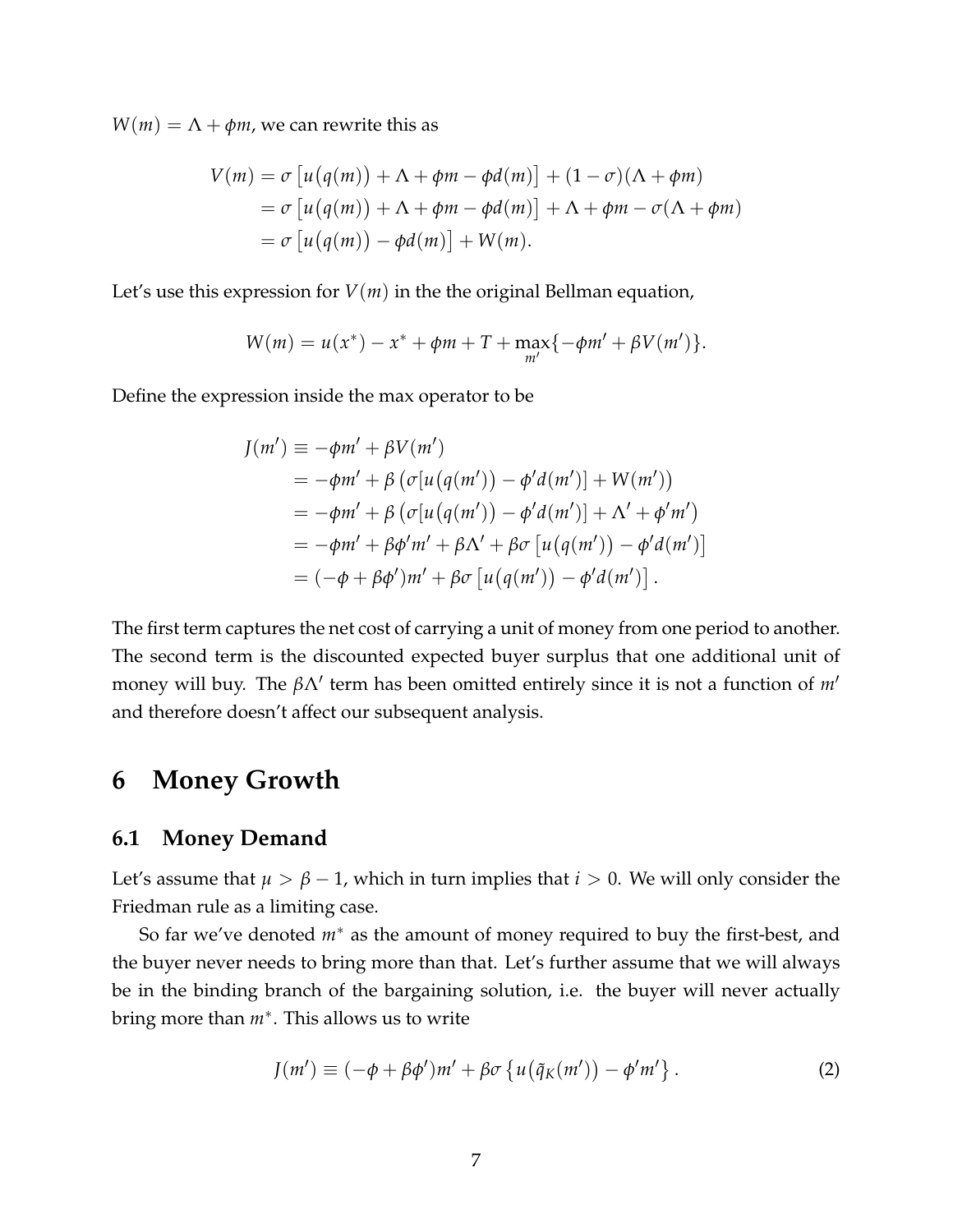**Claim 1.** *In any equilibrium,*  $\phi \geq \beta \phi'$ *.* 

*Proof.* The cost of carrying money cannot be negative, although it could be zero. If *ϕ* < *βϕ*′ , then you'd carry *m*′ = ∞. This cannot be the case. So it must be the case that  $(\beta \phi' - \phi)m' \leq 0.$  $\Box$ 

**Claim 2.** *A nonmonetary equilibrium where*  $\phi = \phi' = 0$  *always exists.* 

*Proof.* Since money has no value and no price, it's entirely arbitrary what the price turns out to be—it could be anything, in particular, zero.  $\Box$ 

In a monetary equilibrium,  $m' > 0$ . Taking the first order condition of equation (2) with respect to *m*′ , we get

$$
\phi = \beta \phi' + \beta \sigma \left\{ u' \left( \tilde{q}_K(m') \right) \tilde{q}'_K(m') - \phi' \right\}.
$$

Recall that  $\tilde{q}_K(m')$  solves  $\phi m' = z_K(q)$ , and therefore  $\phi m = z_K(\tilde{q}_K(m'))$ . Taking the derivative with respect to *m*′ , it follows that

$$
\phi = z'_{K}(\tilde{q}_{K}(m))\tilde{q}'(m) \implies \tilde{q}'(m') = \frac{\phi'}{z'_{K}(\tilde{q}_{K}(m'))}.
$$

Plug this into the first order condition for

$$
\phi = \beta \phi' + \beta \sigma \left( \frac{u'(\tilde{q}_K(m'))}{z'_K(\tilde{q}_K(m'))} \phi' - \phi' \right)
$$

$$
= \beta \phi' \left[ 1 + \sigma \left( \frac{u'(\tilde{q}_K(m'))}{z'_K(\tilde{q}_K(m'))} - 1 \right) \right]
$$

$$
\implies \frac{\phi}{\beta \phi'} - 1 = \sigma \left[ \frac{u'(\tilde{q}_K(m'))}{z'_K(\tilde{q}_K(m'))} - 1 \right]. \tag{3}
$$

Equation (3) is the demand for money.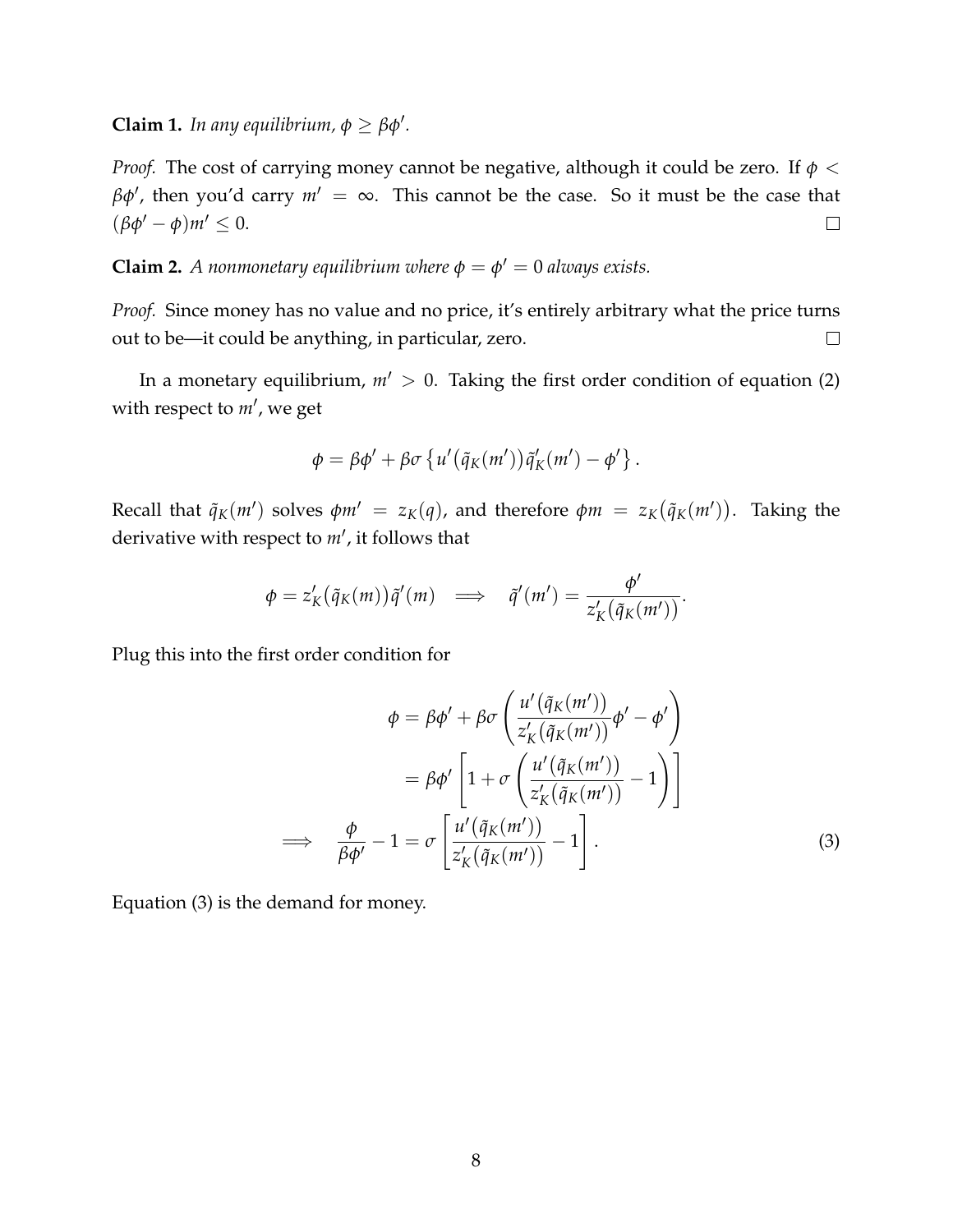### **6.2 Steady State**

Let's focus on the steady state where real balances are equal across periods, i.e. where  $\phi M = \phi' M'$ , and hence  $\phi M = \phi' (1 + \mu) M$ . Then we can write

$$
\frac{\phi}{\beta \phi'} - 1 = \frac{M(1+\mu)\phi}{M(1+\mu)\beta \phi'} - 1
$$

$$
= \frac{M\phi(1+\mu)}{M'\phi'\beta} - 1
$$

$$
= \frac{1+\mu}{\beta} - 1.
$$

Now ask yourself: what price *p* would you pay in order to receive a coconut one period from now? Well, your discount rate *β*, and therefore *β*(1 + *r*) = 1, which in turn implies that  $\beta = 1/(1 + r)$ . Also, convince yourself that in the steady state, inflation will be the money growth rate  $\mu$ . The Fisher equation says that  $1 + i = (1 + r)(1 + \pi)$ , but using the information just provided,

$$
i = \frac{1+\mu}{\beta} - 1.
$$

Oh hey, that's the LHS of the money demand equation. So we can write the demand for money as

$$
i = \sigma \left[ \frac{u'(\tilde{q}_K(m'))}{z'_K(\tilde{q}_K(m'))} - 1 \right].
$$
 (4)

Great, we have an equation that gives equilibrium *q* for any interest rate *i*.

**Definition 1.** A **steady state monetary equilibrium** is a list of objects  $(q, Z)$ , where q is the amount of the special good in a typical trade (we're interested in how close to  $q^*$  it is) and  $Z = \phi M > 0$  are real money balances such that:

(a) *q* is pinned down via the interest rate through money demand

$$
i = \sigma \left[ \frac{u'(\tilde{q}_K(m'))}{z'_K(\tilde{q}_K(m'))} - 1 \right],
$$

(b) Real money balances are pinned down via *q* through Kalai constraint

$$
\phi m = Z = z_K(q) = \theta q + (1 - \theta)u(q).
$$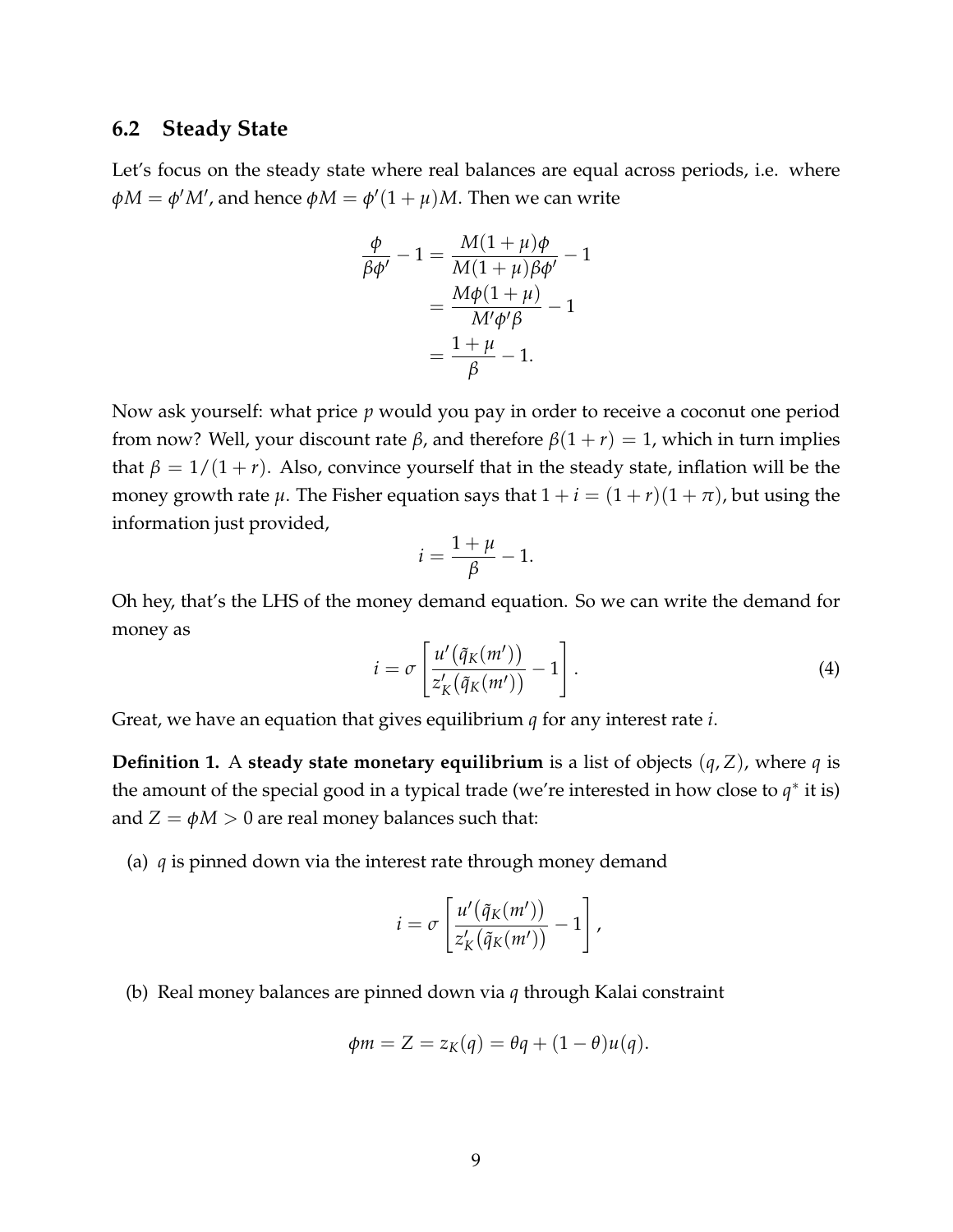## **7 Comparative Statics**

Noting that  $z'(q) = \theta + (1 - \theta)u'(q)$ , write the RHS of the money demand function as

$$
R_K(q) = \sigma \left[ \frac{u'(q)}{\theta + (1-\theta)u'(q)} - 1 \right]
$$

At optimal  $q^*$ , we assume that  $u'(q^*) = 1$ . And therefore

$$
R_K(q^*) = \sigma \left[ \frac{1}{\theta + (1 - \theta)} - 1 \right] = 0.
$$

This implies that the optimal  $q^*$  requires an interest rate of  $i = 0$ , i.e. the Friedman rule prevails.

Now rewrite  $R_K(q)$  again a little by dividing  $u'(q)$  for

$$
R_K(q) = \sigma \left[ \frac{1}{\frac{\theta}{u'(q)} + (1-\theta)} - 1 \right].
$$

As  $q \to 0$  we arrive at the Inada condition  $u'(0) = \infty$  and thus it follows that

$$
R_K(0) = \sigma \left[ \frac{1}{1 - \theta} - 1 \right] = \frac{\sigma \theta}{1 - \theta}.
$$

Graphically, we now have our two intercepts.

We still need to figure out whether the thing is sloping upwards or downwards. To do that, use the quotient rule and note that its denominator is squared, and thus positive, and thus we don't care about it. The numerator ends up being  $\theta u''(q) < 0$  due to concavity of utility. Hence we know that the function is strictly downward sloping, as shown in Figure 1.

Notice that higher *i* corresponds to lower *q*. This makes sense—higher interest rate increases the opportunity cost of holding money, hence fewer transactions of the special good. Also notice that higher *σ*, which implies a higher chance of making a transaction, shifts  $R_K(q)$  up and hence leads to more transactions and more money holding.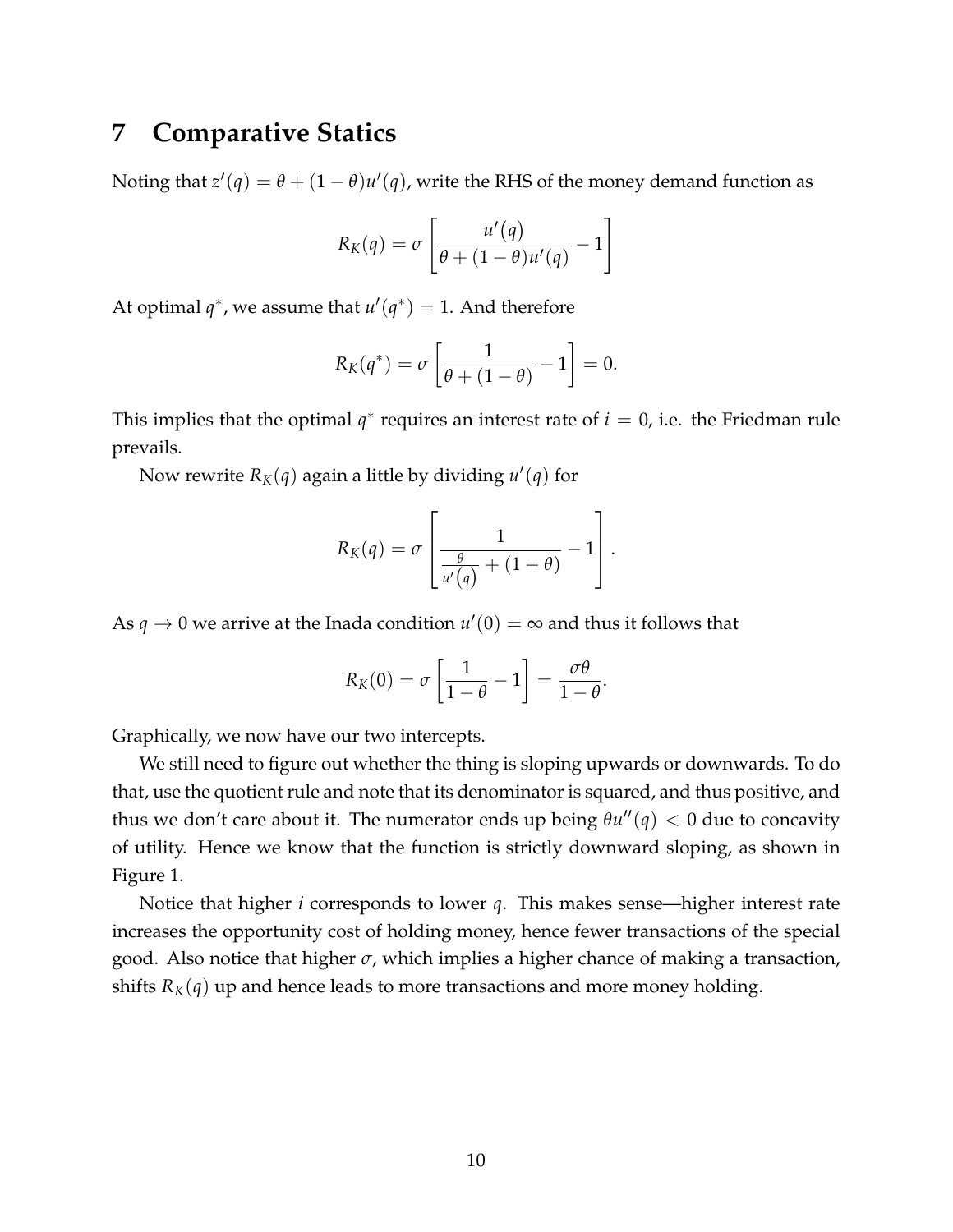

Figure 1: Equilibrium comes at the intersection of *i* and  $R_K(q)$ . Only when the Friedman rule is follows does the economy achieve its first best. When  $i \geq \sigma \theta/(1-\theta)$ , the interest rate is so high than no one wants to hold money and hence  $q = 0$ .

# **8 Nash Solution**

## **8.1 Bargaining**

The Nash bargaining equation is

$$
\max_{q,d}[u(q)-\phi d]^{\theta}[\phi d-q]^{1-\theta} \quad \text{s.t.} \quad d \leq m.
$$

Logging it up makes things easier. And let's incorporate the cash constraint as the Lagrangian

$$
L = \theta \log (u(q) - \phi d) + (1 - \theta) \log(\phi d - q) - \lambda (d - m).
$$

The first order condition with respect to *q* and *m*, as well as the complementary slackness conditions, are

$$
\frac{\theta u'(q)}{u(q) - \phi d} = \frac{1 - \theta}{\phi d - q'}
$$

$$
-\frac{\theta \phi}{u(q) - \phi d} + \frac{\phi(1 - \theta)}{\phi d - q} = \lambda,
$$

$$
\lambda(d - m) = 0.
$$

Let's once again consider the nonbinding and binding cases separately.

**Case 1: Optimality.** This is the case where *m* is large enough that we don't have to care about whether the buyer can afford the best. This implies that  $q^*$  is traded. The nonbind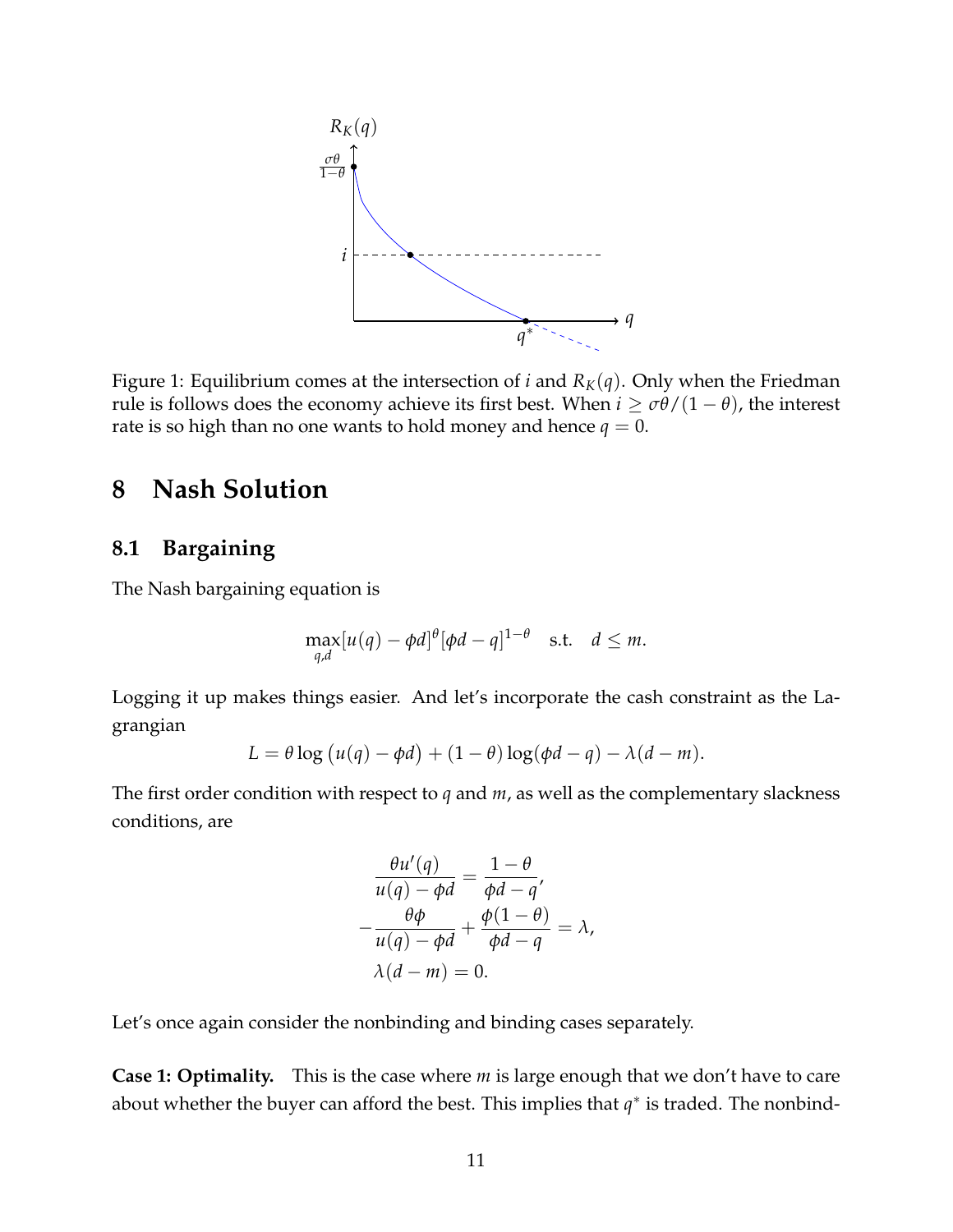ing cash constraint means  $d < m$  and therefore  $\lambda = 0$  by complementary slackness. So our first order conditions reduce to

$$
\frac{\theta u'(q^*)}{u(q^*)-\phi d}=\frac{1-\theta}{\phi d-q^*},
$$

$$
\frac{\theta\phi}{u(q^*)-\phi d}=\frac{\phi(1-\theta)}{\phi d-q^*}.
$$

Add the two to, noting that  $u'(q^*) = 1$  by assumption, to get

$$
\frac{\theta + \theta \phi}{u(q^*) - \phi d} = \frac{1 - \theta + \phi(1 - \theta)}{\phi d - q^*} \implies d = \frac{(1 - \theta)u(q^*) + \theta q^*}{\phi} = m^*.
$$

Oh hey, this is the same optimal money holding from Kalai bargaining. Woo.

**Case 2: Cash Constrained.** Now for the binding constraint where  $d = m$ , which technically leaves the possibility of  $\lambda = 0$ , but we'll ignore that case. So  $d = m$  and  $\lambda \neq 0$ . Solving the first of the FOCs gives

$$
\frac{\theta u'(q)}{u(q) - \phi m} = \frac{1 - \theta}{\phi m - q} \implies \phi m = \frac{(1 - \theta)u(q) + \theta u'(q)q}{(1 - \theta) + \theta u'(q)} = z_N(q).
$$

So the quantity of special good traded will be

$$
\tilde{q}_N(m) = \{q : \phi m = z_N(q)\}.
$$

**Nash Solution.** We can now define the solution of Nash bargaining as

$$
(q(m), d(m)) = \begin{cases} (q^*, m^*) & \text{if } m > m^*, \\ (\tilde{q}_N(m), m) & \text{if } m \leq m^*. \end{cases}
$$

## **8.2 Money Demand and Comparative Statics**

In the Kalai case we mostly kept things general in terms of the  $z(\cdot)$  function, so we can continue at the point with basically the same money demand equation,

$$
i = \sigma \left[ \frac{u'(\tilde{q}_N(m'))}{z'_N(\tilde{q}_N(m'))} - 1 \right].
$$

So the only difference notationally is the change from subscript *K* to *N*.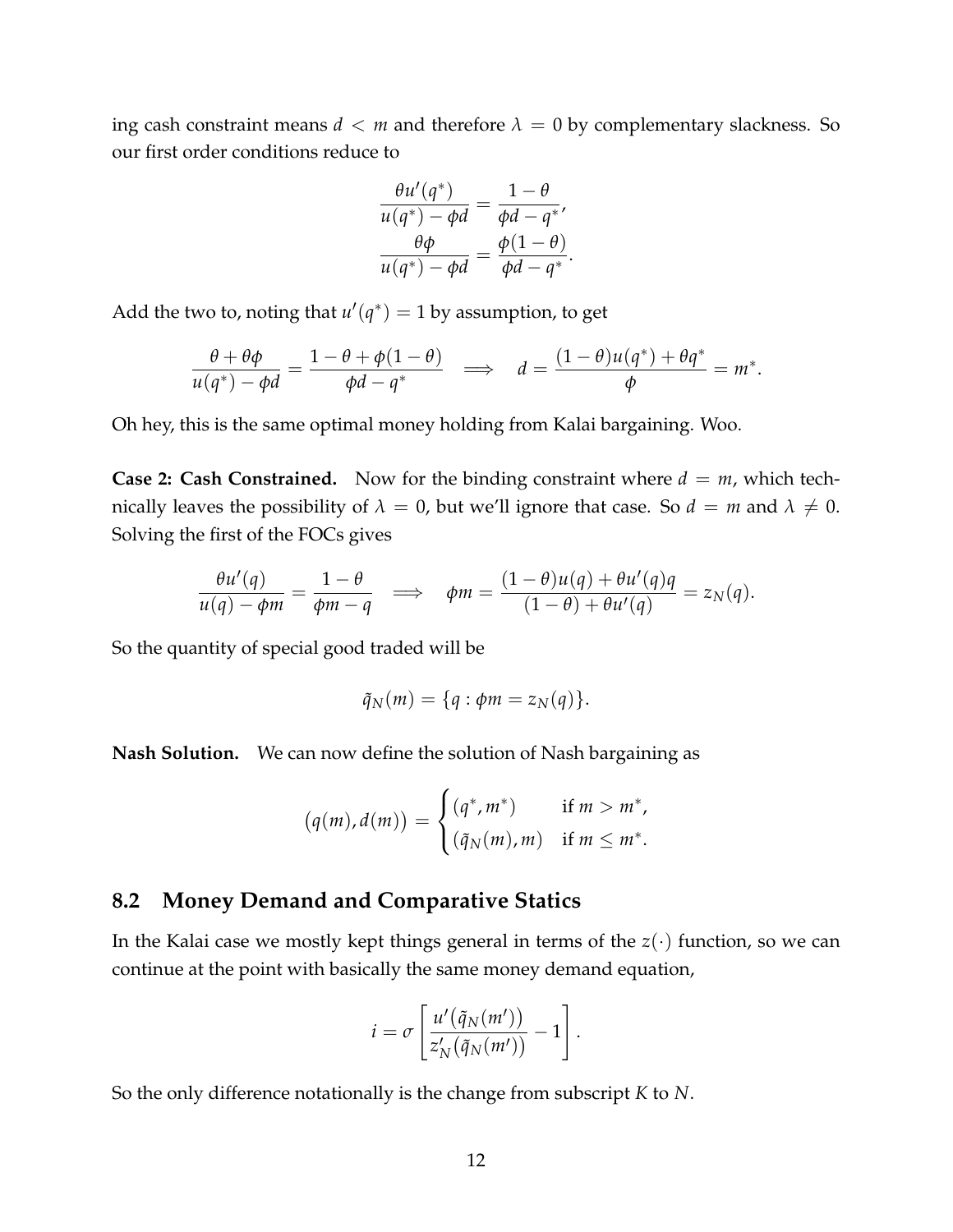It will, however, be messier to consider the comparative statics because  $z_N(q)$  is a lot messier than  $z_K(q)$ . Nonetheless, let's trudge on. We'll need to know what  $z^\prime_I$  $'_{N}(q)$  is at some point, so let's just get that out of the way right now. Actually, *you* get that out of the way now because it's tedious. Use the quotient rule and simplify the numerator until you get

$$
z_N'(q) = \frac{\theta(1-\theta)u''(q)[q-u(q)]+u'(q)[1-\theta+\theta u'(q)]}{[1-\theta+\theta u'(q)]^2}.
$$

Let  $R_N(q)$  by the RHS of this money demand equation. For optimal  $q^*$ , we have  $u'(q^*) = 1$  and

$$
z'_{N}(q^{*}) = \frac{\theta(1-\theta)u''(q^{*})[q^{*}-u(q^{*})] + u'(q^{*})[1-\theta+\theta u'(q^{*})]}{[1-\theta+\theta u'(q^{*})]^{2}}
$$
  
=  $\theta(1-\theta)u''(q^{*})[q^{*}-u(q^{*})] + 1$ ,

from which it follows that

$$
R_N(q^*) = \sigma \left[ \frac{1}{\theta(1-\theta)u''(q^*)[q^*-u(q^*)]+1} - 1 \right]
$$
  
= 
$$
\sigma \left[ \frac{-\theta(1-\theta)u''(q^*)[q^*-u(q^*)]}{\theta(1-\theta)u''(q^*)[q^*-u(q^*)]+1} \right].
$$

We need to establish something about  $q^* - u(q^*)$ , and we can do so by drawing the marginal cost curve, assumed to be *q*, and the utility function as determined by the Inada conditions.



Figure 2: Optimal *q*<sup>\*</sup> comes with tangency of slope 1, putting it above marginal cost *q*<sup>\*</sup>.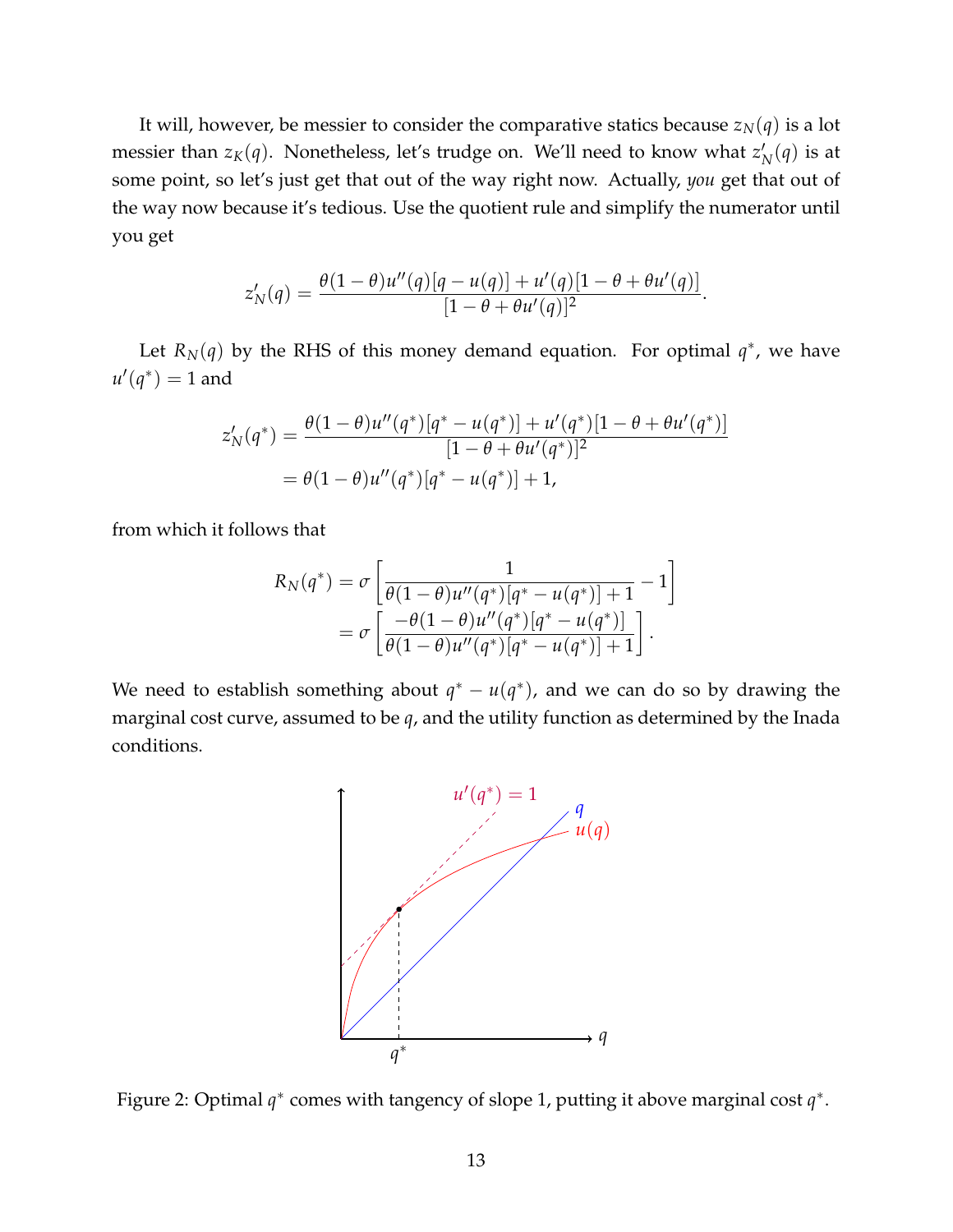It is clear that  $u(q^*) > q^*$ , and hence we conclude that  $q^* - u(q^*) < 0$ . The numerator then is the product of three negatives and is therefore negative. The denominator is the product of two negatives plus a positive number, and hence is positive. So  $R_N(q^*) < 0$ . That doesn't sound good; in fact, it implies that the optimal  $q^*$  can only be achieved with a *negative* interest rate.

Now for the limiting case where  $q \to 0$ . It is easy to see right away that the numerator will go to zero because  $u(0) = \infty$ . To analyze  $z_1$  $'_{N}(0)$ , write

$$
z'_{N}(q) = \frac{\theta(1-\theta)u''(q)[q-u(q)]+u'(q)[1-\theta+\theta u'(q)]}{[1-\theta+\theta u'(q)]^{2}}
$$
  
= 
$$
\frac{\theta(1-\theta)u''(q)[q-u(q)]}{[1-\theta+\theta u'(q)]^{2}} + \frac{1}{\frac{1}{u'(q)}-\frac{\theta}{u'(q)}+\theta}.
$$

The first term drops out as the denominator blows up to infinity, as will the two terms in the second denominator. So we're left with  $z'_{\ell}$  $N_N(0) = 1/\theta$ . It follows that  $R_N(0) = 1$  $\sigma[\theta\infty-1]=\infty$ . It asymptotes.

It turns out that showing how the two extremes connect is incredibly difficult; Randy had to write an entirely separate paper showing that *R* ′  $N_N(q) < 0$ . Well whatever, we can now superimpose the two bargaining solutions.



Figure 3: Nash bargaining asymptotes as  $q \to 0$ , and it also never achieves  $q^*$  for any positive interest rate.